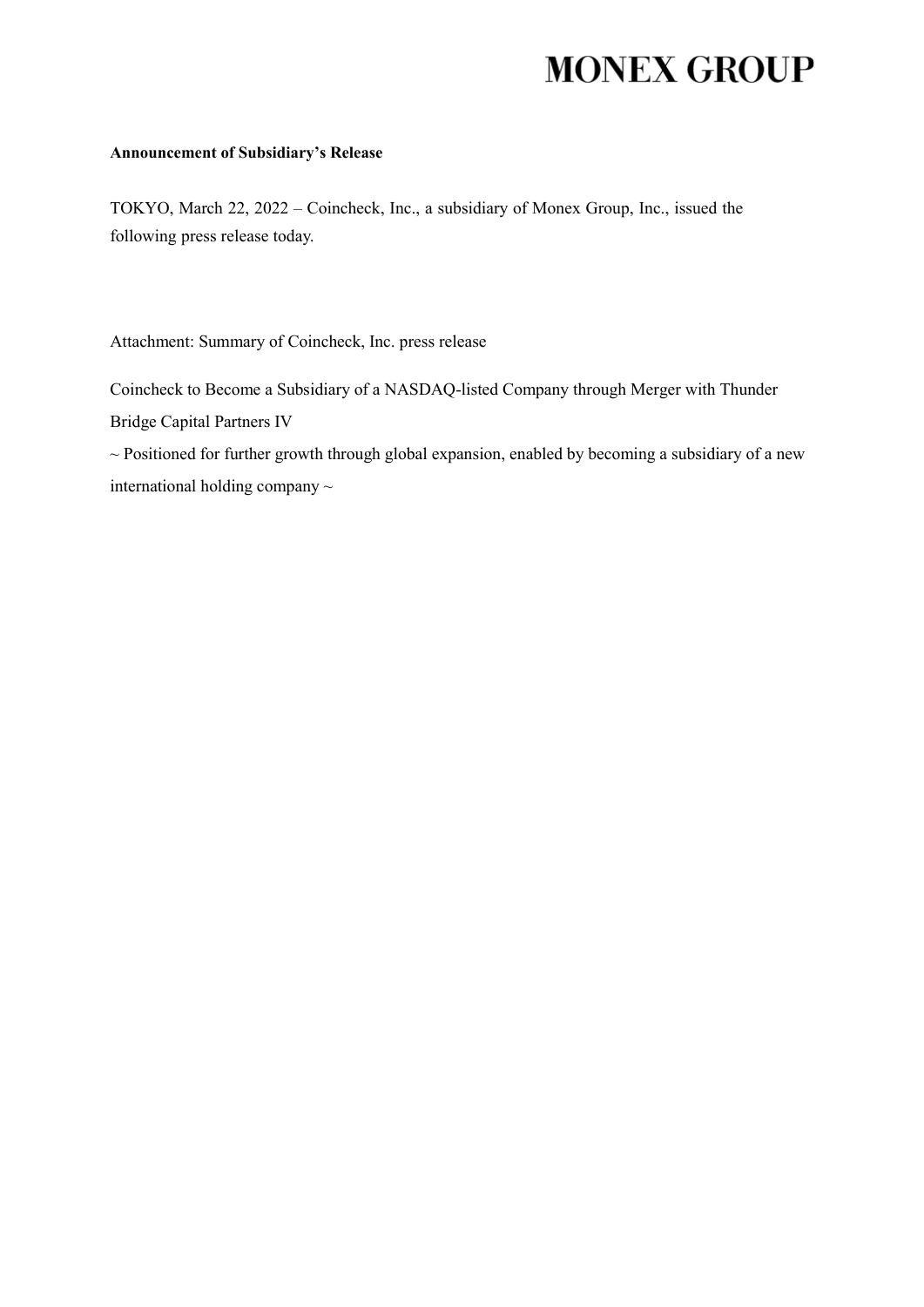

[Press Release]

March 22, 2022 Coincheck, Inc.

# **Coincheck to Become a Subsidiary of a NASDAQ-listed Company through Merger with Thunder Bridge Capital Partners IV Positioned for further growth through global expansion, enabled by becoming a subsidiary of a new international holding company**

Coincheck, Inc. ("Coincheck") is pleased to announce that Coincheck Group B.V. ("CCG"), a wholly owned subsidiary of Monex Group, Inc. ("Monex Group"), and Thunder Bridge Capital Partners IV, Inc. ("Thunder Bridge IV"), a NASDAQ-listed special purpose acquisition company ("SPAC"), have signed a business combination agreement today through which CCG will become a publicly-traded company on NASDAQ (the "Transaction"). With an internal group reorganization, Coincheck will become a wholly owned subsidiary of the CCG holding company, which will list on NASDAQ within 2022 (scheduled) under the ticker symbol CNCK. CCG will continue to be a majority-owned subsidiary of Monex Group, and the role of CCG and Coincheck in the growth strategy of Monex Group is not expected to change.

For further details, please refer to the Monex Group press release on March 22, 2022, "Coincheck Group B.V. to become public on the Nasdaq through a De-SPAC with Thunder Bridge Capital Partners IV, Inc."

Coincheck was established in 2012 and launched its crypto asset exchange business in 2014. From the start, Coincheck's crypto asset trading service "Coincheck" was widely embraced, particularly by the younger generations, for its easy-to-use interface that made trading accessible even for beginners. The service grew rapidly with the expansion of the overall crypto market and increasing interest in crypto in Japan. In April 2018, Coincheck was acquired by Monex Group, and following significant investments in governance, internal controls, and security, it registered as a crypto asset exchange service provider in Japan. Since then, Coincheck has greatly expanded its cryptocurrency offerings, including launching Coincheck NFT (ß version) and Coincheck IEO.

The business areas Coincheck is advancing are rapidly growing and becoming widely accepted in society. Over the past several years, NFTs (Non-Fungible Tokens), stable coins, central bank digital currencies, security tokens and other blockchain digital assets have been introduced, and new application services, such as DeFi (Decentralized Finance) and GameFi (Game Finance), have emerged. Amidst this environment, the Transaction will allow Coincheck to further reinforce its leadership position in Japan by acquiring new customers, expanding product offerings, and continuing to invest in security and infrastructure. In addition, CCG will expand its business globally, develop new businesses in Japan and overseas, and accelerate investments into new technologies that will enable it to serve as a gateway to the digital asset economy.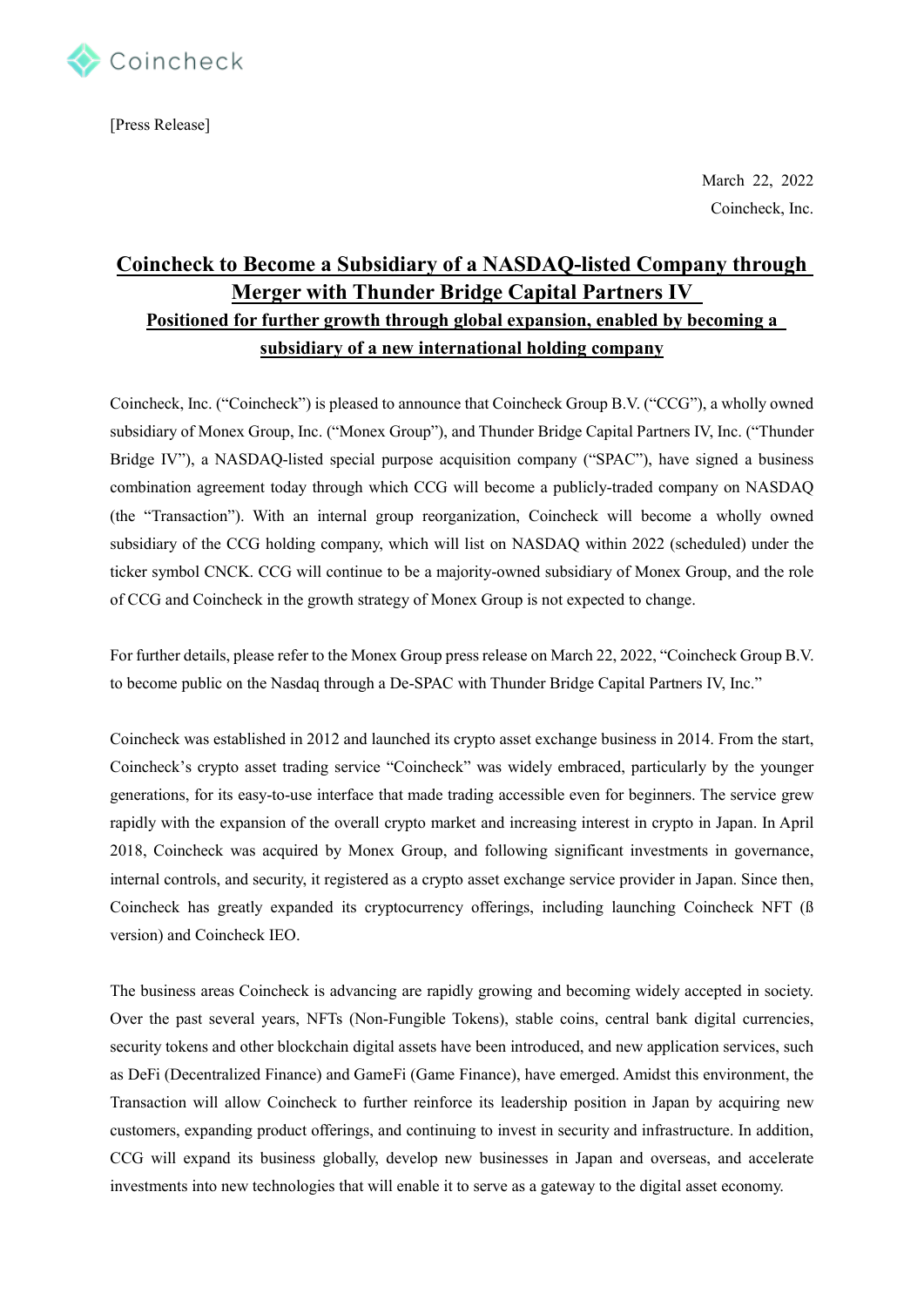

Coincheck will continue its mission to facilitate the exchange of new values with innovative services unbound by the traditional financial services system.

| Name               | Coincheck Group B.V.                                       |
|--------------------|------------------------------------------------------------|
| Headquarters       | Amsterdam, Netherlands                                     |
| Representative     | Managing Director, Akira Inoue                             |
| <b>Business</b>    | Holding company                                            |
| Accounting period  | March 31                                                   |
| Major shareholders | Monex Group, Inc. 100% (prior to the business combination) |
| and holding ratio  |                                                            |

#### **Overview of Coincheck Group B.V. (CCG)**

## **Overview of Thunder Bridge Capital Partners IV, Inc.**

| Name               | Thunder Bridge Capital Partners IV, Inc.                               |
|--------------------|------------------------------------------------------------------------|
| Headquarters       | Great Falls, Virginia 22066                                            |
| Representative     | Gary Simanson, CEO                                                     |
| <b>Business</b>    | A blank check company for the purpose of effecting a merger, share     |
|                    | exchange, asset acquisition, share purchase, reorganization or similar |
|                    | business combination with one or more businesses.                      |
| Capital            | US\$656 (as of September 30, 2021)                                     |
| Established        | January 7, 2021                                                        |
| Number of shares   | 24,300,840 (as of September 30, 2021)<br>*Only Class A                 |
| of common stock    |                                                                        |
| issued             |                                                                        |
| Accounting period  | December 31                                                            |
| Major shareholders | <b>TBCP IV, LLC 21.7%</b>                                              |
| and holding ratio  | Note: Gary Simanson additionally serves as the Managing Member of TBCP |
|                    | IV                                                                     |

### **ADDITIONAL INFORMATION AND WHERE TO FIND IT**

For additional information on the proposed transaction, see Thunder Bridge Capital Partners IV, Inc.'s Current Report on Form 8-K, which will be filed concurrently with this press release. In connection with the proposed transaction, the parties intend to file relevant materials with the Securities and Exchange Commission, including a registration statement on Form F-4 to be filed by Coincheck Group, B.V. with the SEC, which will include a proxy statement/prospectus of Thunder Bridge IV, and will file other documents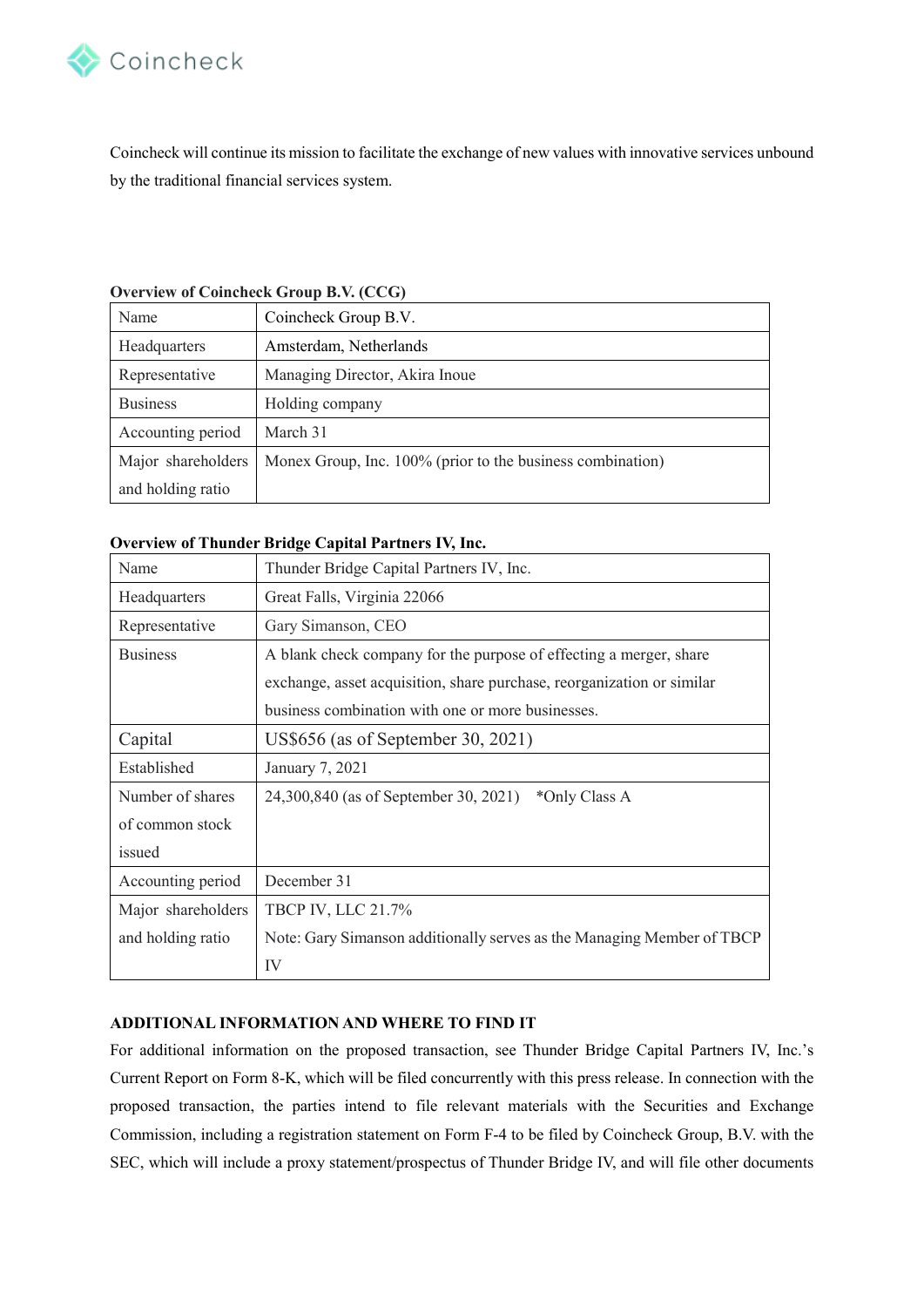

regarding the proposed transaction with the SEC. Thunder Bridge IV's shareholders and other interested persons are advised to read, when available, the preliminary proxy statement/prospectus and the amendments thereto and the definitive proxy statement and documents incorporated by reference therein filed in connection with the proposed business combination, as these materials will contain important information about CCG, Coincheck, Thunder Bridge IV and the proposed business combination. Promptly after the Form F-4 is declared effective by the SEC, Thunder Bridge IV will mail the definitive proxy statement/prospectus and a proxy card to each shareholder entitled to vote at the meeting relating to the approval of the business combination and other proposals set forth in the proxy statement/prospectus. Before making any voting or investment decision, investors and stockholders of Thunder Bridge IV are urged to carefully read the entire registration statement and proxy statement/prospectus, when they become available, and any other relevant documents filed with the SEC, as well as any amendments or supplements to these documents, because they will contain important information about the proposed transaction. The documents filed by Thunder Bridge IV with the SEC may be obtained free of charge at the SEC's website at [www.sec.gov,](https://urldefense.proofpoint.com/v2/url?u=http-3A__www.sec.gov&d=DwMFaQ&c=qmi9WrYRGQEDDOxOwKrAjW7mWovpzN_EKyRbeK_zbP0&r=NVpI0aQZdRyLpgRP_oy-q6GcTF9fDisUibU8yf9JY88&m=O0uhsO9ufbHpcz0pnVuCW_lRqGPxpH0DtbOG2HF7HkjHhPB-9SypA5x1Lz2fO0vt&s=kZQRk0UPBukvyc8WJw1WDF-EChu5GzaysAj2_IIXKPM&e=) or by directing a request to Thunder Bridge Capital Partners IV, Inc., 9912 Georgetown Pike, Suite D203, Great Falls, Virginia 22066, Attention: Secretary, (202) 431-0507.

#### **Participants in the Solicitation**

Thunder Bridge IV and its directors and executive officers may be deemed participants in the solicitation of proxies from its shareholders with respect to the business combination. A list of the names of those directors and executive officers and a description of their interests in Thunder Bridge IV will be included in the proxy statement/prospectus for the proposed business combination when available at [www.sec.gov.](https://urldefense.proofpoint.com/v2/url?u=http-3A__www.sec.gov&d=DwMFaQ&c=qmi9WrYRGQEDDOxOwKrAjW7mWovpzN_EKyRbeK_zbP0&r=NVpI0aQZdRyLpgRP_oy-q6GcTF9fDisUibU8yf9JY88&m=O0uhsO9ufbHpcz0pnVuCW_lRqGPxpH0DtbOG2HF7HkjHhPB-9SypA5x1Lz2fO0vt&s=kZQRk0UPBukvyc8WJw1WDF-EChu5GzaysAj2_IIXKPM&e=) Information about Thunder Bridge IV's directors and executive officers and their ownership of Thunder Bridge IV common stock is set forth in Thunder Bridge IV prospectus, dated June 29, 2021, as modified or supplemented by any Form 3 or Form 4 filed with the SEC since the date of such filing. Other information regarding the interests of the participants in the proxy solicitation will be included in the proxy statement/prospectus pertaining to the proposed business combination when it becomes available. These documents can be obtained free of charge from the source indicated above.

CCG, Coincheck and their respective directors and executive officers may also be deemed to be participants in the solicitation of proxies from the shareholders of Thunder Bridge IV in connection with the proposed business combination. A list of the names of such directors and executive officers and information regarding their interests in the proposed business combination will be included in the proxy statement/prospectus for the proposed business combination.

#### **FORWARD-LOOKING STATEMENTS**

This communication contains "forward-looking statements" within the meaning of the Private Securities Litigation Reform Act of 1995. Such statements include, but are not limited to, statements about future financial and operating results, our plans, objectives, expectations and intentions with respect to future operations, products and services; and other statements identified by words such as "will likely result," "are expected to," "will continue," "is anticipated," "estimated," "believe," "intend," "plan," "projection," "outlook" or words of similar meaning. These forward-looking statements include, but are not limited to, statements regarding Coincheck's industry and market sizes, future opportunities for CCG, Coincheck and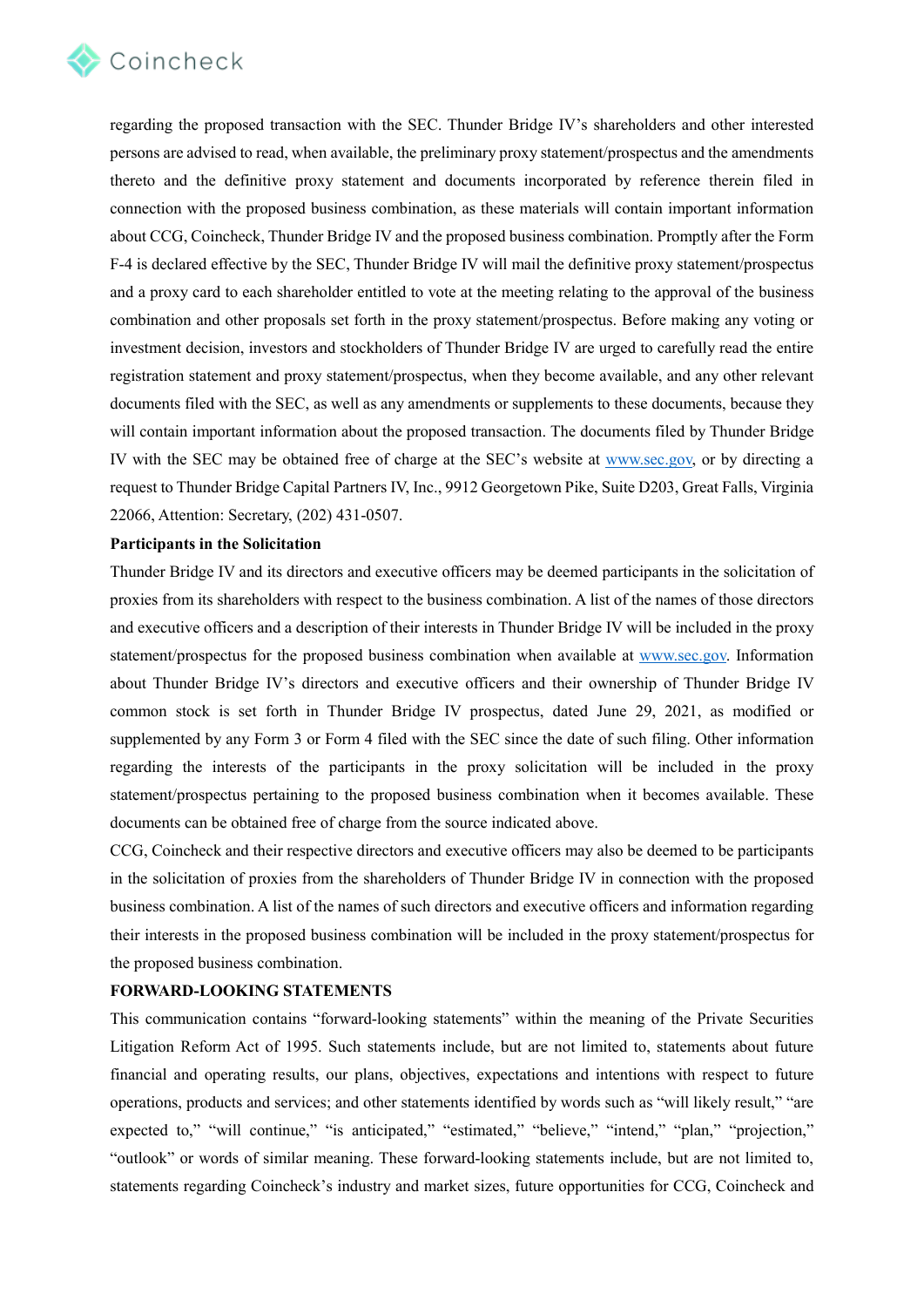

Thunder Bridge IV, Coincheck's estimated future results and the proposed business combination between Thunder Bridge IV and Coincheck, including the implied enterprise value, the expected transaction and ownership structure and the likelihood, timing and ability of the parties to successfully consummate the proposed transaction. Such forward-looking statements are based upon the current beliefs and expectations of our management and are inherently subject to significant business, economic and competitive uncertainties and contingencies, many of which are difficult to predict and generally beyond our control. Actual results and the timing of events may differ materially from the results anticipated in these forward-looking statements.

In addition to factors previously disclosed in Thunder Bridge IV's reports filed with the SEC and those identified elsewhere in this communication, the following factors, among others, could cause actual results and the timing of events to differ materially from the anticipated results or other expectations expressed in the forward-looking statements: inability to meet the closing conditions to the business combination, including the occurrence of any event, change or other circumstances that could give rise to the termination of the definitive agreement; the inability to complete the transactions contemplated by the definitive agreement due to the failure to obtain approval of Thunder Bridge IV's shareholders, the failure to achieve the minimum amount of cash available following any redemptions by Thunder Bridge IV shareholders, redemptions exceeding a maximum threshold or the failure to meet The Nasdaq Stock Market's initial listing standards in connection with the consummation of the contemplated transactions; costs related to the transactions contemplated by the definitive agreement; a delay or failure to realize the expected benefits from the proposed transaction; risks related to disruption of management's time from ongoing business operations due to the proposed transaction; changes in the cryptocurrency and digital assets markets in which Coincheck competes, including with respect to its competitive landscape, technology evolution or regulatory changes; changes in domestic and global general economic conditions, risk that Coincheck may not be able to execute its growth strategies, including identifying and executing acquisitions; risks related to the ongoing COVID-19 pandemic and response; risk that Coincheck may not be able to develop and maintain effective internal controls; and other risks and uncertainties indicated in Thunder Bridge IV's final prospectus, dated June 29, 2021, for its initial public offering, and the proxy statement/prospectus relating to the proposed business combination, including those under "Risk Factors" therein, and in Thunder Bridge IV's other filings with the SEC. Thunder Bridge IV and Coincheck caution that the foregoing list of factors is not exclusive.

Actual results, performance or achievements may differ materially, and potentially adversely, from any projections and forward-looking statements and the assumptions on which those forward-looking statements are based. There can be no assurance that the data contained herein is reflective of future performance to any degree. You are cautioned not to place undue reliance on forward-looking statements as a predictor of future performance as projected financial information and other information are based on estimates and assumptions that are inherently subject to various significant risks, uncertainties and other factors, many of which are beyond our control. All information set forth herein speaks only as of the date hereof in the case of information about Thunder Bridge IV and Coincheck or the date of such information in the case of information from persons other than Thunder Bridge IV or Coincheck, and we disclaim any intention or obligation to update any forward looking statements as a result of developments occurring after the date of